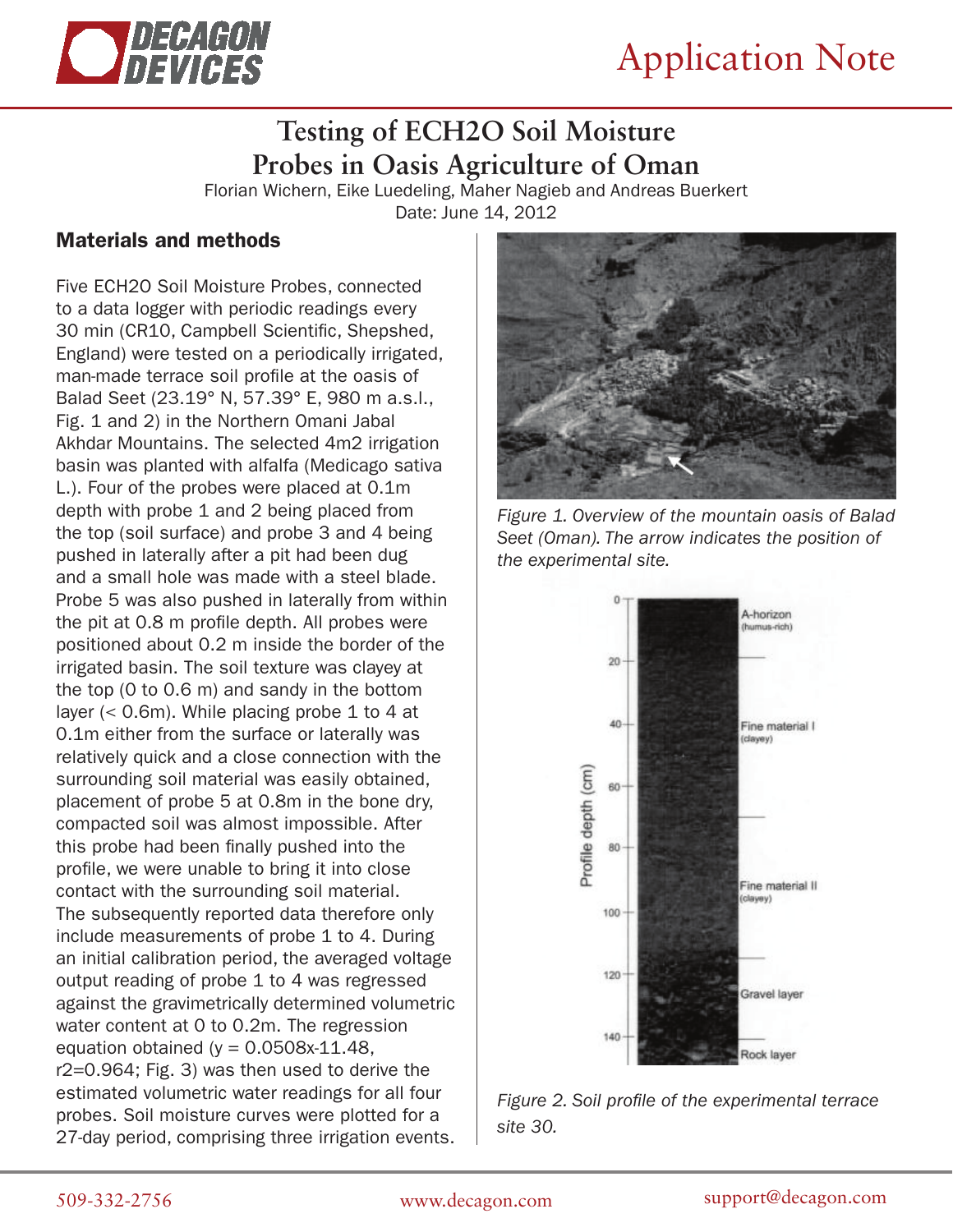

# Application Note

### Results

Probe readings were parallel and steady as long as battery voltage did not fall below 11 V. When this happened, erroneous increases in sensor readings were noticed (days 73 to 76, Fig. 4). We were, however, unable to investigate this input voltage induced error in more detail. The standard deviation of the pooled measurements from probe 1 to 4 was much higher immediately after irrigation, with 35mm of water than thereafter (data not shown). This might have been due to irregularities in the soil structure and surface of the plot. It was surprising that the moisture readings of probe 1 and 2 seemed to be continuously affected by the day and night cycle with increasing soil moisture readings around noon (Fig. 5). Probes 3 and 4, in contrast, did not show such differences of which the causes remain unknown.



*Figure 3. Regression between ECH2O Soil Moisture Probe readings and gravimetrically determined volumetric water content (%).*



*Figure 4. Time course of soil water content(%) at 0.1m depth after four irrigation events of 35mm (indicated by arrows) at Balad Seet, Oman (2002).*



*Figure 5. Time course of soil water content (%) at 0.1m separated for each of the four probes after an irrigation of 35mm. Note the peaks around noon. Balad Seet, Oman (2002).*

### **Conclusions**

If properly connected to a data logger and in close contact with the soil, the ECH2O Soil Moisture Probes seem to offer a low-cost, automatic and sturdy method to monitor soil moisture under field conditions. For soil